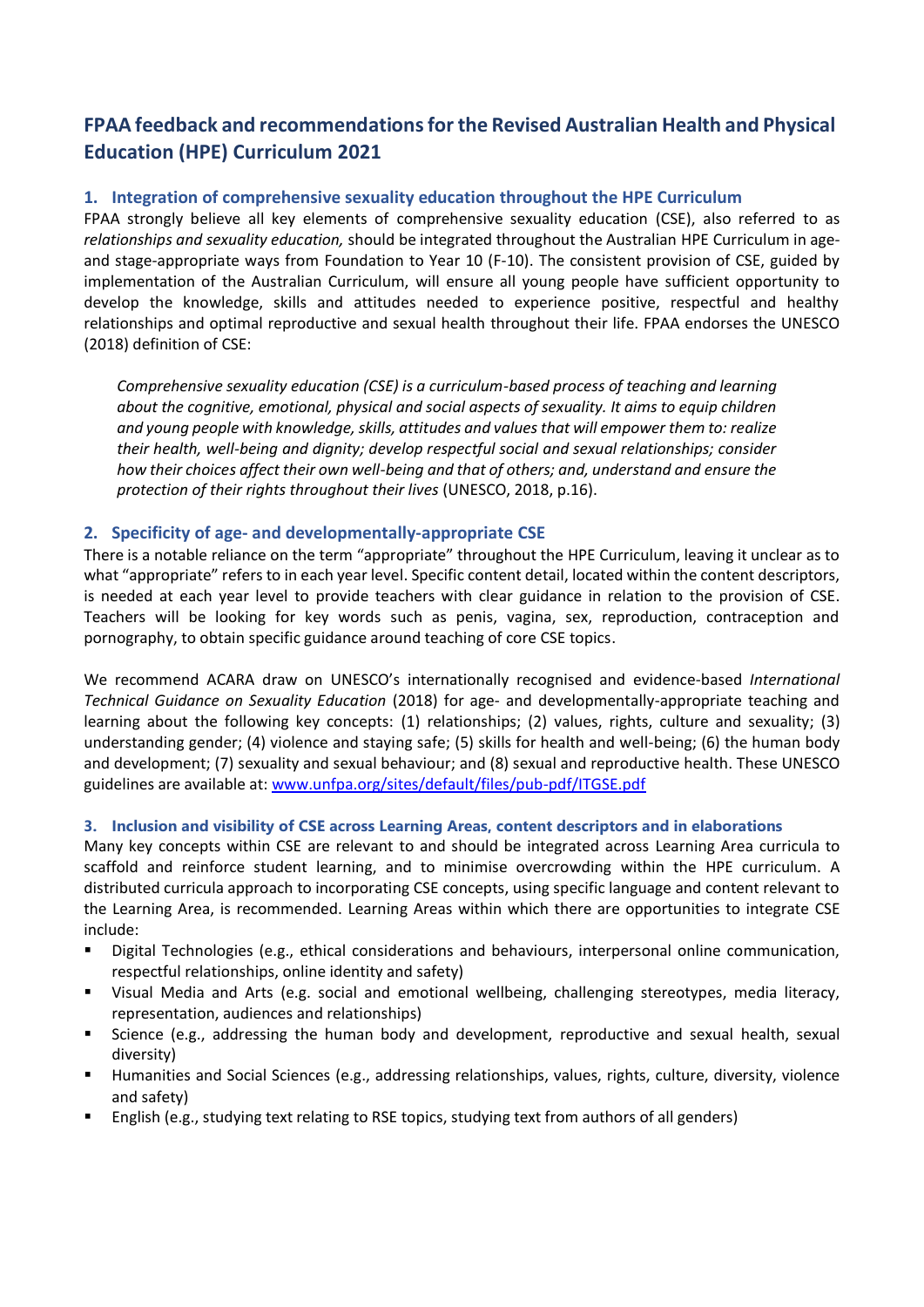# **4. Topic-specific feedback and recommendations**

#### *Consent*

We are pleased to see increased reference to consent throughout the revised HPE Curriculum, and specific guidance around advocacy and bystander action. However, FPAA is concerned that the current references to consent are made in a de-contextualised and scattered way. Consent also appears to have taken the place of a number of key reproductive and sexual health topics.

FPAA recommend that:

- Further sequencing and detail be provided across F-10, to ensure that consent education is wellcontextualised and specifically aligned with student stages of learning about relationships and sexuality
- **•** Consent be integrated as a core concept across Learning Areas (e.g., ICT capabilities, Media Arts, Humanities and Social Sciences)
- Essential teachings of consent be described in a separate *"Read More"* section, rather than detailed within the Relationships and Sexuality Focus Area
- The focus on protective behaviours (primarily giving consent) be shifted to a focus on *gaining* consent, and managing feelings of rejection and disappointment, e.g., *(AC9HP2P02\_E3) - practising strategies they can use when they need to give consent; for example, saying yes and no in an assertive manner, using nonverbal body cues and gestures*
- Specific reference be made to sexual consent, i.e., seeking and giving sexual consent
- Reference be made to the impact of coercion, drugs and alcohol on consent in the Alcohol and Other Drugs HPE Focus Area
- Consent education be inclusive of online interactions, content sharing, relationships and sexuality
- Consent be integrated as part of the General Capabilities 'Ethical Understanding' and 'Personal and Social Capability'

### *Relationships and sexuality*

FPAA support the inclusion of CSE throughout years F-10, and do not believe that this should be reduced to *'relationships only'* education from years F-2. We advocate for a sex-positive and preventive approach to CSE, whereby topics of relationships and sexuality are integrated in age- and developmentally-appropriate ways when it is most timely for young people's health and well-being, as outlined in UNESCO's (2018) International Technical Guidance on Sexuality Education.

FPAA recommend that:

- Relationships *and sexuality* be extended to years F-10, enabling inclusion of topics such as biological sex and gender, understanding body, feelings, rights and safety, and media literacy and safety
- Descriptions of relationships should explicitly include social and sexual relationships, not be solely heteronormative, and inclusive of online sexuality, socialising and relationships
- Reproductive and sexual health continue to be included as a core topic across primary and secondary school, acknowledging that primary students also require age-appropriate basic information about sex and reproduction
- The Curriculum incorporate a sex-positive approach to sexuality education that specifically refers to pleasure and enjoyment
- In years 7-8:
	- o *AC9HP8P06\_E4 exploring strategies for dealing with relationships when there is an imbalance of power (including seeking help when wanting to end the relationship)* - introduce in primary school, preceded by the concept of power
	- o *AC9HP8P07\_E3 exploring and evaluating the accessibility and reliability of health information sources from the media that target young people in relation to their health, wellbeing, relationships and other health issues* – include body, sexuality and gender in examples
- In years 9-10: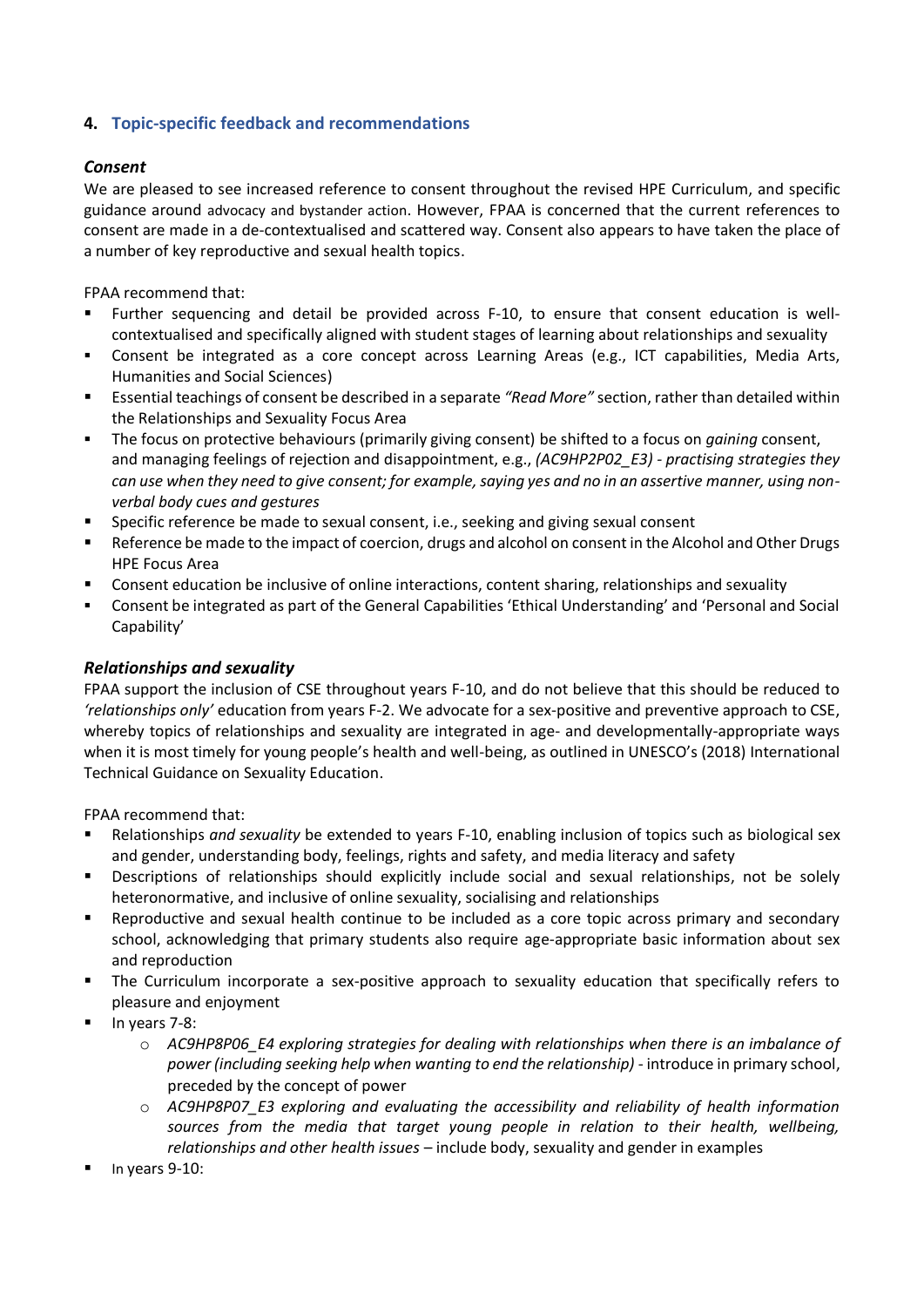- o *AC9HP10P03\_E4* include pleasure in the elaboration
- o *AC9HP10E03\_E6* amend 'sexting' to be 'such as sexting'
- o *AC9HP10P05\_E2* include emotions related to rejection

#### *Identity and diversity*

FPAA commend ACARA's references in the Curriculum to the importance of affirming sexual and gender diversity. References to sexual and gender identity throughout the revised draft Curriculum are, however, limited.

FPAA recommend that:

- Gender and sexual diversity be explicitly included in sections that elaborate on diversity, including specific reference to LGBTIQA+
- Gender and sexual diversity be integrated across Learning Area curricula (e.g., Science, Media Arts, Humanities and Social Sciences)

#### *Human body, development and reproduction*

Puberty is not specifically mentioned in the HPE Curriculum until years 5-6, and reproduction is notably absent throughout years F-10. These are critical subjects that require integration during primary and secondary school years, in line with UNESCO (2018) guidelines.

FPAA recommend that:

- Puberty be explicitly incorporated in years 3-4, before the majority of students start experiencing pubertyrelated changes. It is essential that young people feel informed and prepared for the significant developmental changes they will go through
- Puberty continue to be included in years 5-8, when most students will be experiencing the physical, emotional and social changes associated with puberty. Content should support learning about these changes and positive ways to manage these transitions
- Reproduction be explicitly included from years 5-6 onwards
- **•** Specific descriptors regarding external private body parts be included from Foundation, and internal genitalia from year 3
- Descriptions of body image and self-worth (under mental health and well-being) make specific reference to self-acceptance and self-gratitude

#### *Physical and emotional safety*

Specific reference to protective behaviours, body safety and privacy has been reduced in years F-2, making it difficult for teachers to address child protection and safety concerns. Safety is referred to in very broad terms throughout the revised Curriculum, with very little reference to psychological safety, and to physical safety in relation to sex and relationships.

FPAA supports the Royal Commission's (2017) recommendation within the national strategy to prevent child sexual abuse that:

*…prevention education is delivered through pre-school, school and other community institutional settings that aims to increase the children's knowledge of child sexual abuse, and build practical skills in strengthening self-protective skills and strategies. The education should be integrated into school curricula and link with areas such as respectful relationships education and sexuality education. It should be mandatory for all preschools and schools* (Royal Commission into Institutional Responses to Child Sexual Abuse, 2017, pp. 76 -107).

FPAA also specifically recommend that: